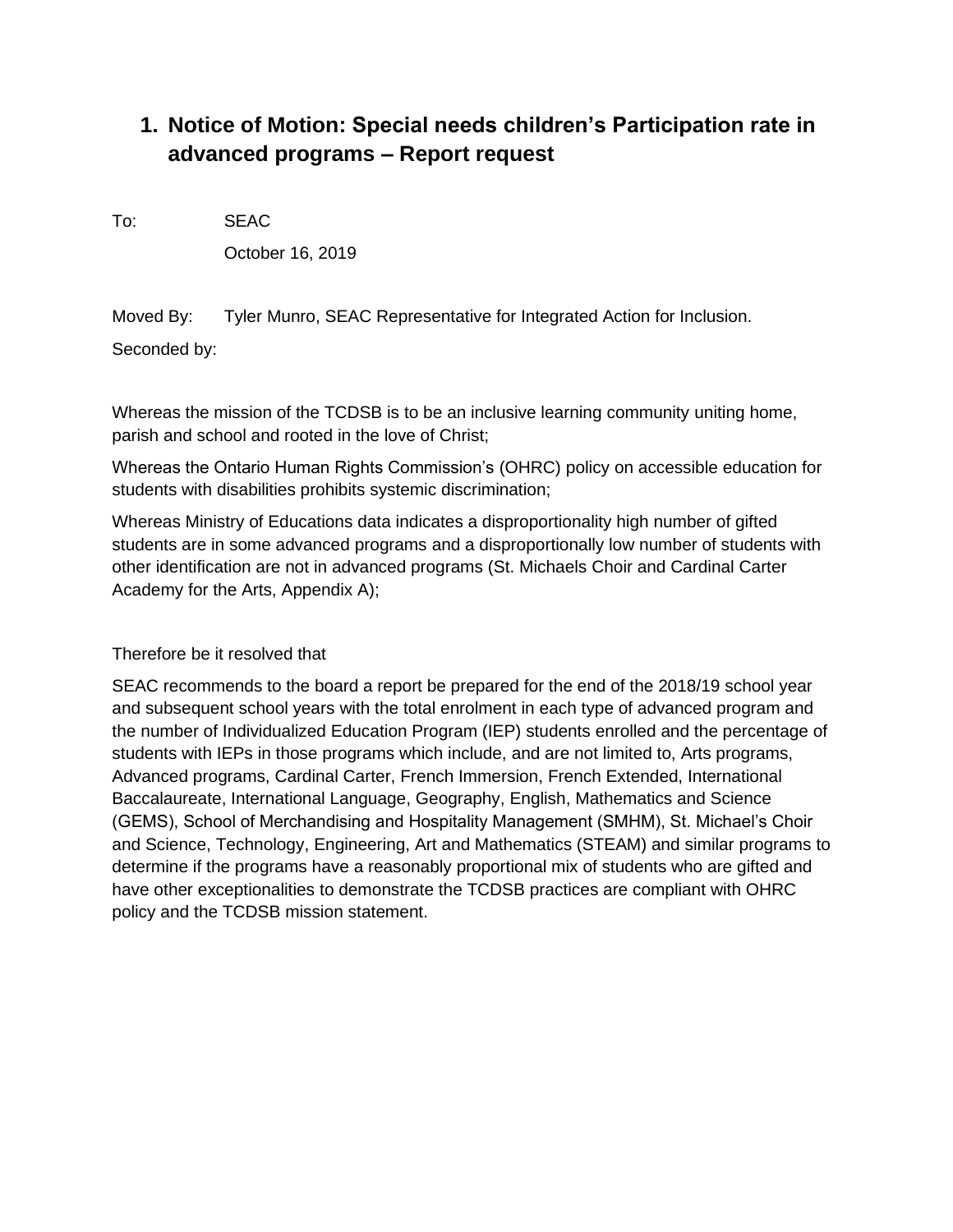## Appendix A

| <b>School Name</b>      | <b>School Level Enrolment</b> |        | <b>Percentage of</b><br><b>Students</b><br><b>Receiving</b><br><b>Special</b><br><b>Education</b><br><b>Services</b> | <b>Number of</b><br><b>student</b><br>receving<br><b>special</b><br>education<br><b>Services</b> | Percentage<br><b>of</b><br><b>Students</b><br><b>Identified</b><br>as Gifted | <b>Number of</b><br><b>Students</b><br><b>Identified as</b><br><b>Gifted</b> |
|-------------------------|-------------------------------|--------|----------------------------------------------------------------------------------------------------------------------|--------------------------------------------------------------------------------------------------|------------------------------------------------------------------------------|------------------------------------------------------------------------------|
| <b>Cardinal Carter</b>  |                               |        |                                                                                                                      |                                                                                                  |                                                                              |                                                                              |
| Academy for the Arts    | Elementary                    | 124    | <b>SP</b>                                                                                                            |                                                                                                  | <b>SP</b>                                                                    |                                                                              |
| <b>Cardinal Carter</b>  |                               |        |                                                                                                                      |                                                                                                  |                                                                              |                                                                              |
| Academy for the Arts    | Secondary                     | 659    | 6.2%                                                                                                                 | 41                                                                                               | 6.9%                                                                         | 45                                                                           |
| St Michael's Choir (Jr) |                               |        |                                                                                                                      |                                                                                                  |                                                                              |                                                                              |
| School                  | Elementary                    | 170    | <b>SP</b>                                                                                                            |                                                                                                  | 23.5                                                                         | 40                                                                           |
| St Michael's Choir (Sr) |                               |        |                                                                                                                      |                                                                                                  |                                                                              |                                                                              |
| School                  | Secondary                     | 90     | <b>SP</b>                                                                                                            |                                                                                                  | 37.7%                                                                        | 34                                                                           |
| <b>Board wide</b>       | All                           | 91,178 | 14.9%                                                                                                                | 13,584                                                                                           | 2.1%                                                                         | 1,914                                                                        |

SP indicates less than 10 students and is omitted for privacy reasons.

Grey headers are Ministry numbers, Yellow are extrapolation based on ministry numbers and are subject to rounding.

Source file: "sif\_data\_table\_2017\_2018prelim\_endec4.xlsx" downloaded from the Ministry of Education.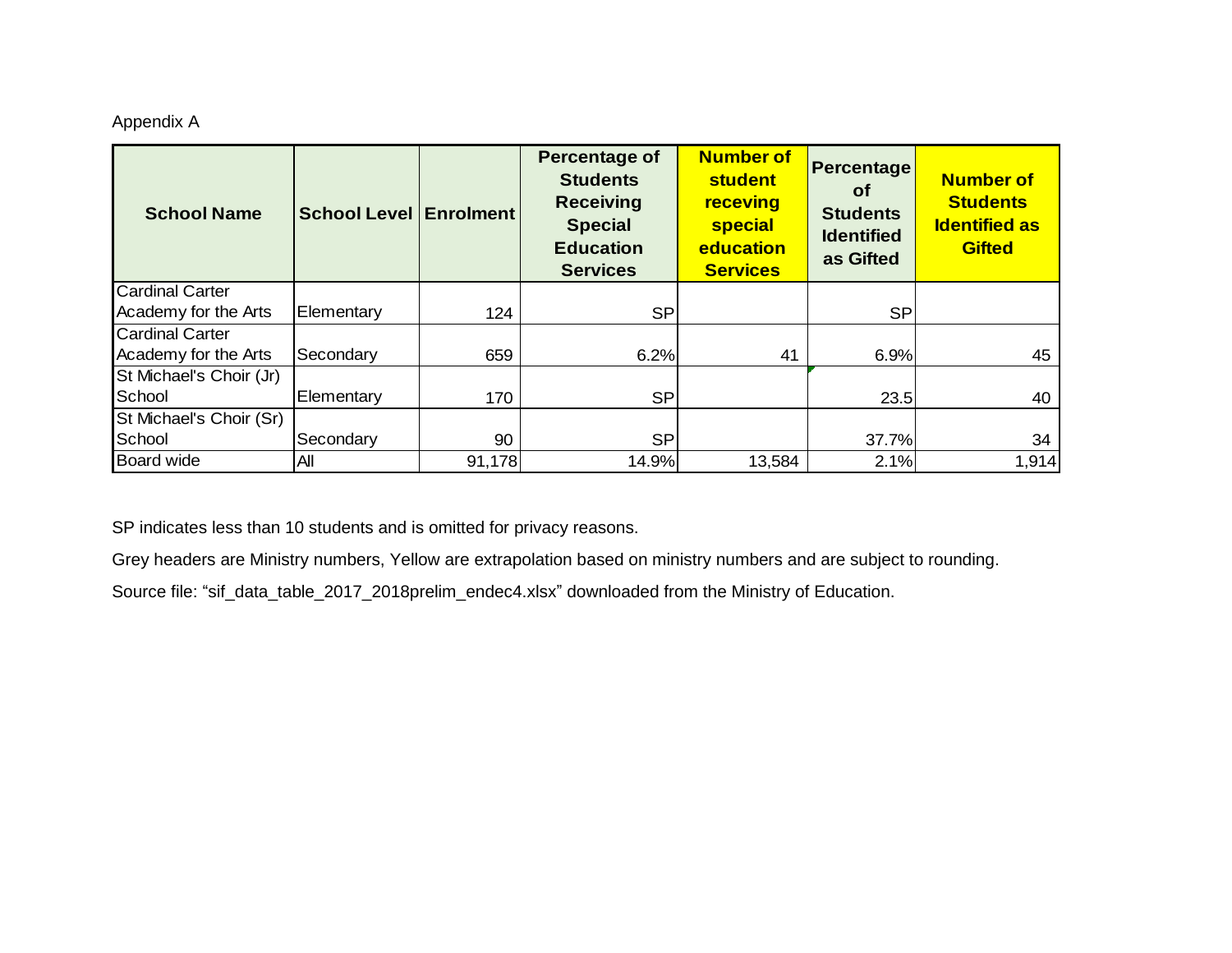# **2. Notice of Motion: Special Equipment Amount (SEA) processing time – Report Request**

To: SEAC

October 16, 2019

Moved By: Tyler Munro, SEAC Representative for Integrated Action for Inclusion.

Seconded by:

Whereas the mission of the TCDSB is to be an inclusive learning community uniting home, parish and school and rooted in the love of Christ;

Whereas the Provincial Auditor, the Ontario Human Rights Commission and other organizations have reported concerns about significant delays in SEA claims at some boards;

Whereas the sooner a SEA claim is processed, and the equipment is being used in the classroom the smaller the education gap is for the special needs student and the easier it is for a teacher to maintain an Inclusive classroom;

Whereas a large majority of SEA claims are technology related and can be processed in a few days to a week;

Whereas SEAC is getting inconsistent reports on delivery of SEA computers from parents and staff;

Therefore be it resolved that

SEAC recommends to the Board that a report be created for the 2018/19 school year and presented to SEAC and the board annually thereafter a list of the number of SEA claims by type (Computer and other) and the averages days to process all completed claims by each type of claim using following points in time.

- 1. School identifies need for a claim,
- 2. SEA desk receives claim,
- 3. SEA equipment shipped to school,
- 4. Date student training is completed and they are actively using equipment in the classroom

And following the sample report laid out below.

| Year 2018/19<br><b>Claim Type</b> | Number of<br>claims<br>completed | Average<br>days from<br>need<br>identified to<br>claim<br>accepted | Average<br>days from<br>accepted to<br>shipped to<br>school | Average<br>days from<br>shipped to<br>school to<br>actively in<br>use. | <b>Total</b><br>Days* |
|-----------------------------------|----------------------------------|--------------------------------------------------------------------|-------------------------------------------------------------|------------------------------------------------------------------------|-----------------------|
| Computer                          | 1223                             | 17                                                                 | 23                                                          | 20                                                                     | 60                    |
| Other                             | 35                               | 19                                                                 | 35                                                          | 5                                                                      | 59                    |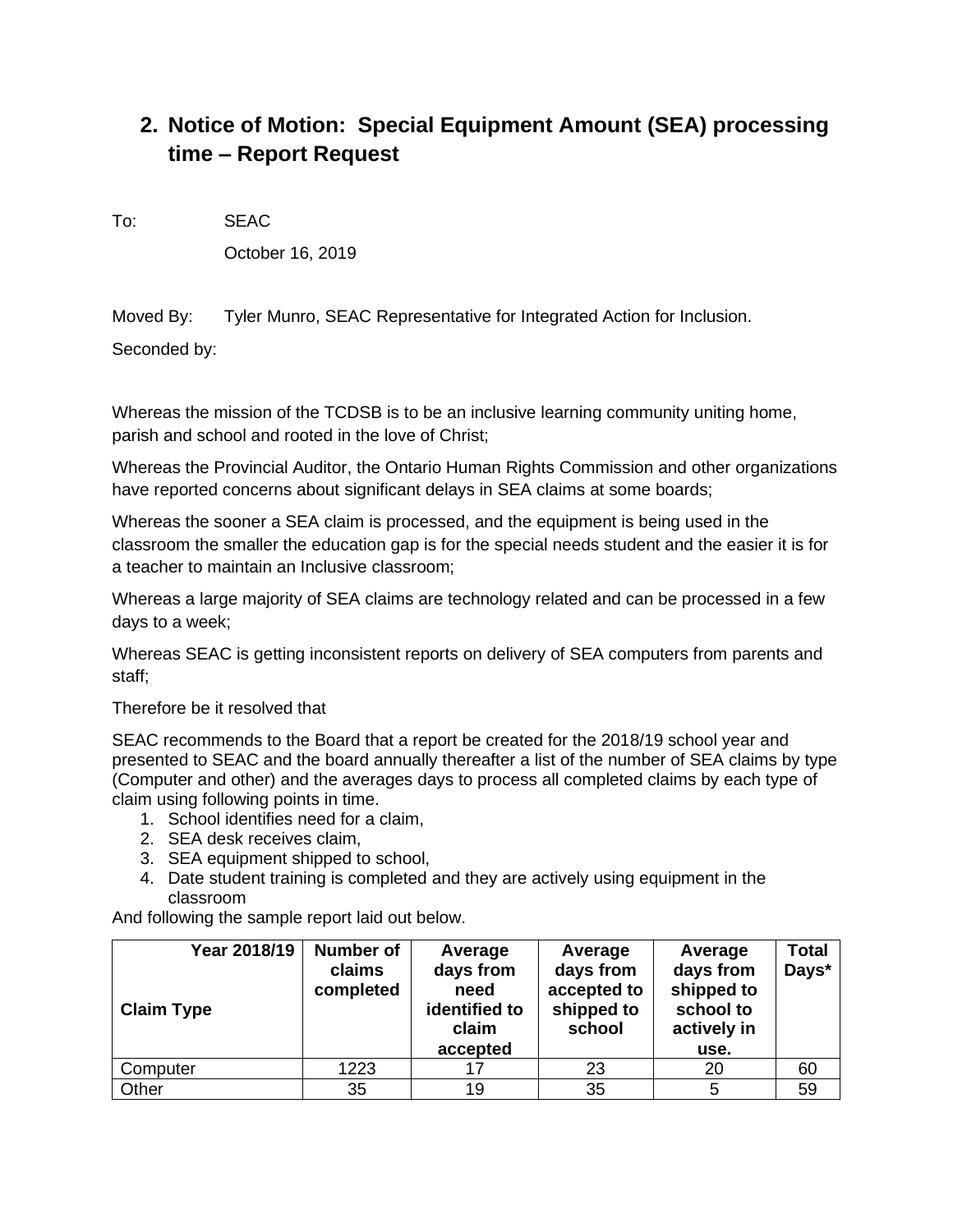Where "Number of claims completed" is the total completed claims during the school year.

The "Average days from need identified to clam accepted" is the total days between point 2 less point 1 for all claims of that type divided by the number of that type of claim completed.

The "Average days from accepted to ship to school" is the total days between point 3 less point 2 for all claims of that type divided by the number of that type of claim completed.

The "Average days from ship to school to actively in use" is the total days between point 4 less point 3 for all claims of that type divided by the number of that type of claim completed.

The "Total days" is the total days between point 4 less point 1 for all claims of that type divided by the number of that type of claim completed.

## **3. Notice of Motion: Gap in IEP process – New policy request**

To: SEAC

October 16, 2019

Moved By: Tyler Munro, SEAC Representative for Integrated Action for Inclusion.

Seconded by:

Whereas the mission of the TCDSB is to be an inclusive learning community uniting home, parish and school and rooted in the love of Christ;

Whereas current legislation and Ministry guidelines do not obligation school staff to create an IEP outside of the IPRC system in a timely manner and there is no obligation to update an IEP when new information is received by the board from the family or professionals in a timely manner.

Whereas delaying the creation or updating of an IEP for a special needs student can create a learning gap for the student, additional work for the teacher and behaviour problems in the classroom that can impact other students, the school as a whole and alienate the student from his community.

Therefore be it resolved that

SEAC recommends to the board for an IEP specific policy be created that will include instructions to staff to:

- 1. Create an IEP within 30 school days when
	- (a) It is agreed that the student would benefit from having an IEP and,
	- (b) the student has not been formally identified through the IPRC process.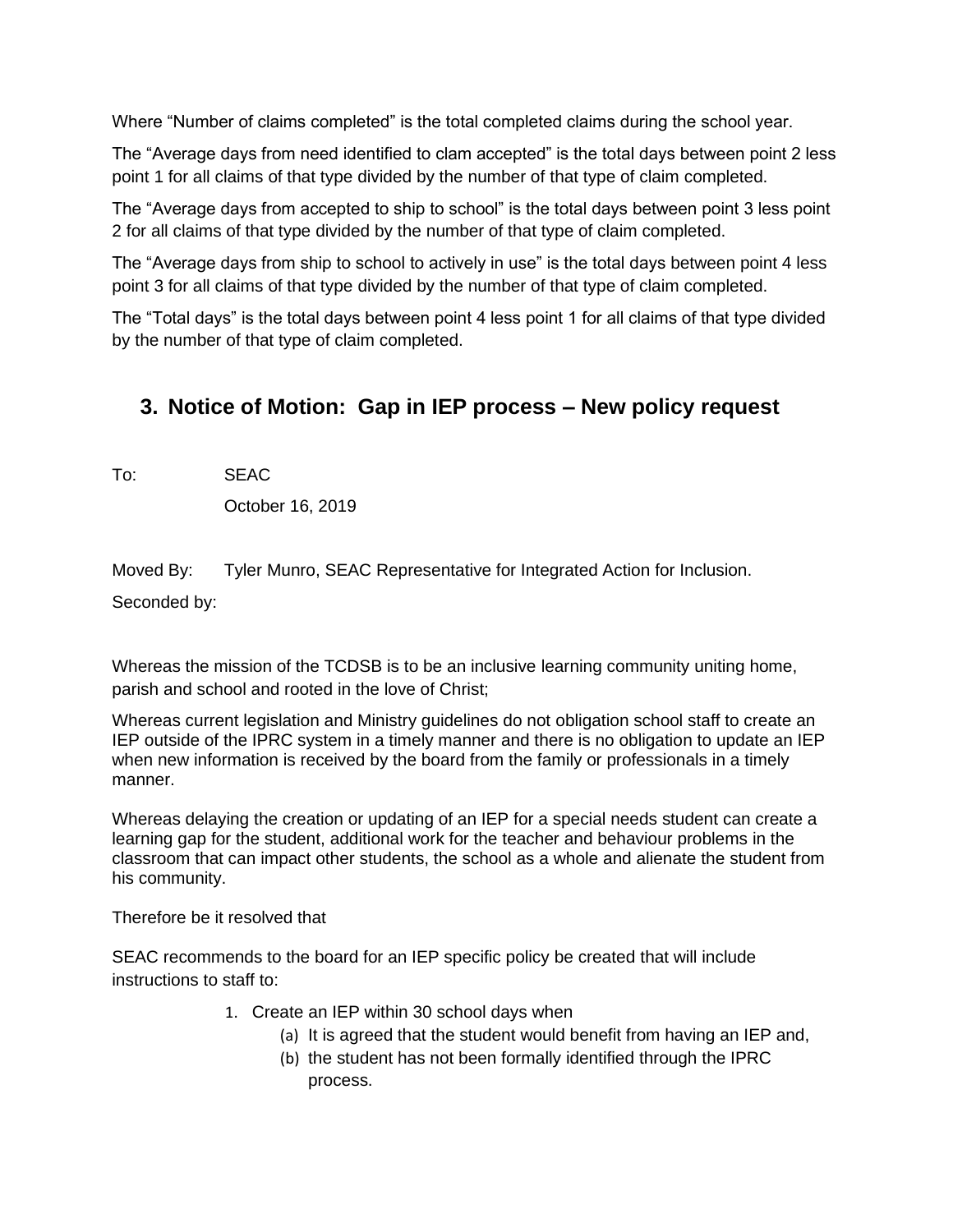2. Update any student's IEP within 15 school days when new information or recommendations are received from the parents, professionals within the board or outside professional that will help the student reach their potential.

## **4. Notice of Motion: Special Education Graduation rate– Report Request**

To: SEAC

October 16, 2019

Moved By: Tyler Munro, SEAC Representative for Integrated Action for Inclusion.

Seconded by:

Whereas the mission of the TCDSB is to be an inclusive learning community uniting home, parish and school and rooted in the love of Christ;

Whereas completing high school successfully is a critical component for a full and productive life beyond high school;

Whereas the Ministry of Education has reported a high incidence of students with IEP not completing high school across the province;

Whereas the Ontario Human Rights Commission has raised concerns about the high level of people with disabilities who did not complete high school in the correctional system;

Therefore be it resolved that

SEAC recommends to the board that an annual "SENS Graduation report" be prepared for the board and SEAC on Special Needs students starting with the 2018-19 year Grade 12 students with an IEP excluding gifted with the following.

- 1. Total number of students who enrolled and attended.
- 2. Number of students who graduated with an OSSD
- 3. Number of students who graduated with an OSSC
- 4. Number of students who graduated with a Certificate of attendance.
- 5. Number of students who enrolled in the next school year. (5<sup>th</sup> year, 6<sup>th</sup> year, 7<sup>th</sup> year)
- 6. Number of students who did not return due to aging restrictions and did not graduate with an OSSD, OSSC or Certificate of Attendance.
- 7. Number of students who did not graduate and did not return for other reasons than above but completed the school year.
- 8. Number of students who did not complete the school year.

We ask the report to be prepared annually and include the 5 most recent years of accumulated history listed by school year going forward. (I.e. in the first years, report will only have 2018-19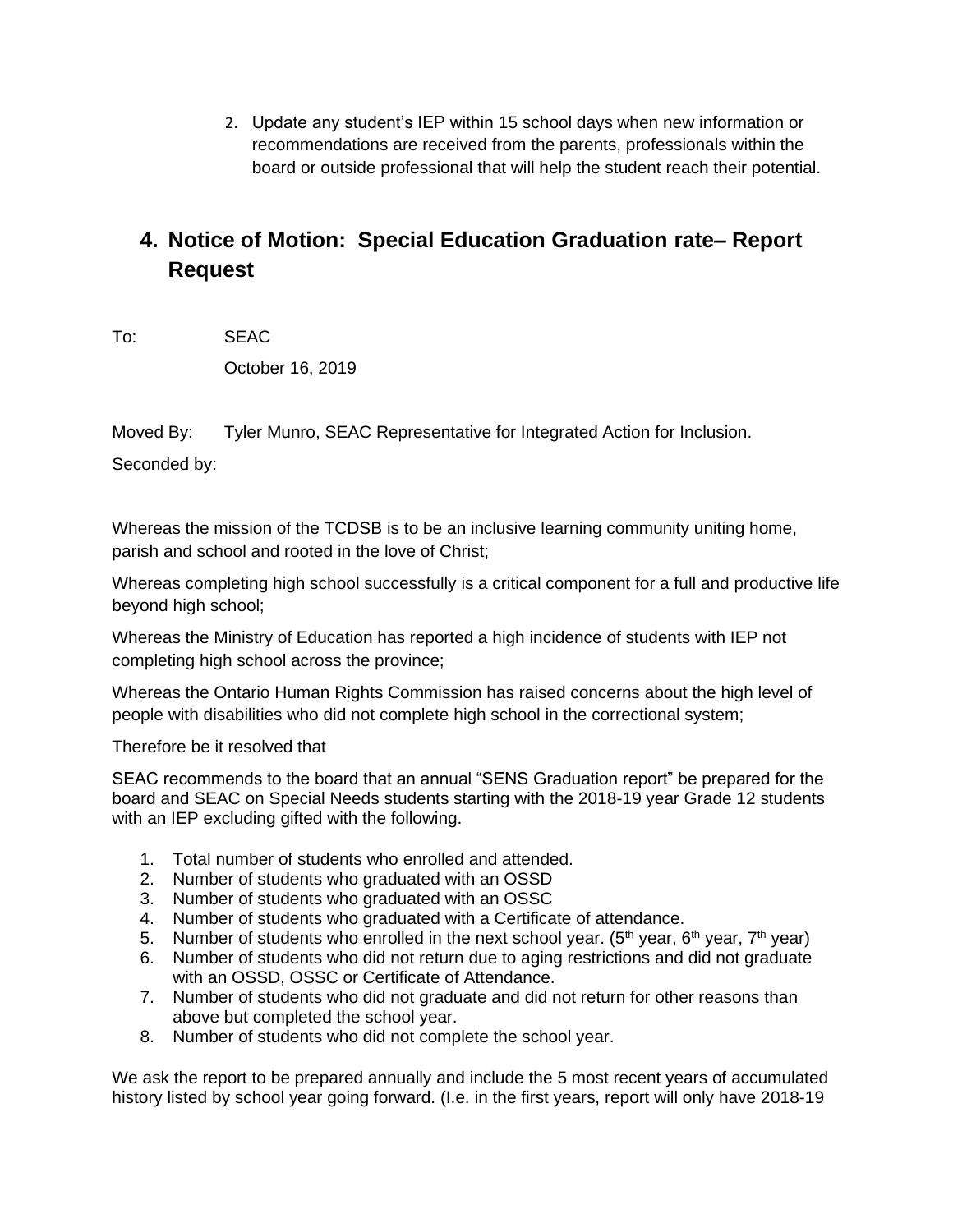results, the second year will have 2018-19 and 2019-20, etc…) and board wide results for all students and if possible provincial comparable.

## **5. Notice of Motion: New member recruitment for SEAC, community and association representatives.**

To: SEAC

October 16, 2019

Moved By: Tyler Munro, SEAC Representative for Integrated Action for Inclusion.

Seconded by:

Whereas Education Act Regulations 464/97 "Special Education Advisory Committees" (SEAC) allows the TCSDB to have 19 members composed of 3 Trustees, 12 association representatives and 4 community representatives;

Whereas TCDSB's current SEAC, as of the September 18, 2019 meeting has 12 members composed of 3 Trustees, 7 association representative and 2 community representatives.

Whereas there are currently vacancies for 5 association representatives and 2 community representatives on the TCDSB's SEAC.

## Therefore be it resolved that

SEAC recommends to the board the posting below go out in all board wide email blasts for the month of January and we request it be included in all the January 2020 monthly school newsletters to parents and placed prominently on the board's website with appropriate links to volunteer forms.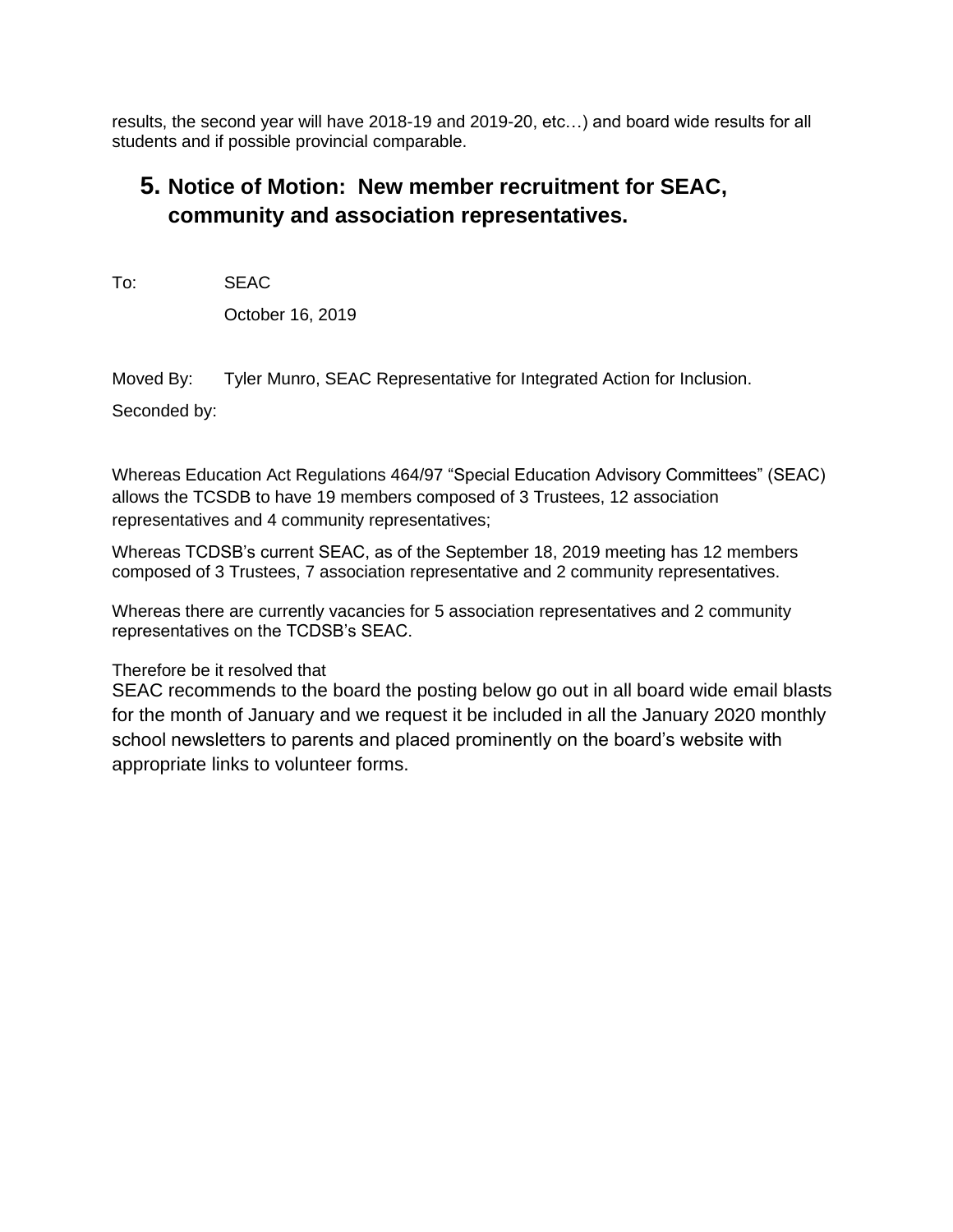Do you have a child with Special Needs?

Are you interesting in learning more about Special Services at the TCDSB?

Do you want to contribute to the improvement of delivery of Special Services at the TCDSB?

# **Then the TCDSB's Special Education Advisory Committee (SEAC) wants YOU.**

### **Who we are:**

We are a legally required committee of Trustees, parent representatives for local disability focused organizations and parent representative from the community.

### **What we do:**

We are an advisory committee to the Trustees. We review reports, and policies presented by Board Staff. We receive presentations from internal departments about how Special Services are delivered and budget reports. External organizations make presentations to the committee for our review. We ask questions about programs and services. We make recommendations to the Trustees on how to address systemic problems and enhance services for our special needs students.

### **Time commitment required:**

We meet once a month during the school year, usually on Wednesdays, at the Catholic Education Centre near Yonge and Sheppard at 7:00 pm. Meetings last 2 to 4 hours. (Easy access to the Subway and Highway 401, free parking provided) Agendas for the meetings are delivered in advance.

### **Who is there?**

Voting members: Trustees, Local Associations representative and Community representatives.

Non-voting attendees: Senior Board administrators, key special services staff, the public and outside organizations.

The meetings are open to the public but not broadcasted live or recorded for rebroadcast.

### **Who can join?**

If you are a member of a parent association/organization that supports one or more groups of children with special needs, you can be nominated as an Association Representative. (Limit 12 members)

If you have a child in the TCDSB and are a resident of Toronto, you can be nominated as a Community Representative. (Limit 4 members)

Unfortunately, employees of the TCDSB are prohibited by legislation from joining.

If you are interested or would like more information please contact Tyler Munro at [gtmunro.seac@yahoo.com](mailto:gtmunro.seac@yahoo.com).